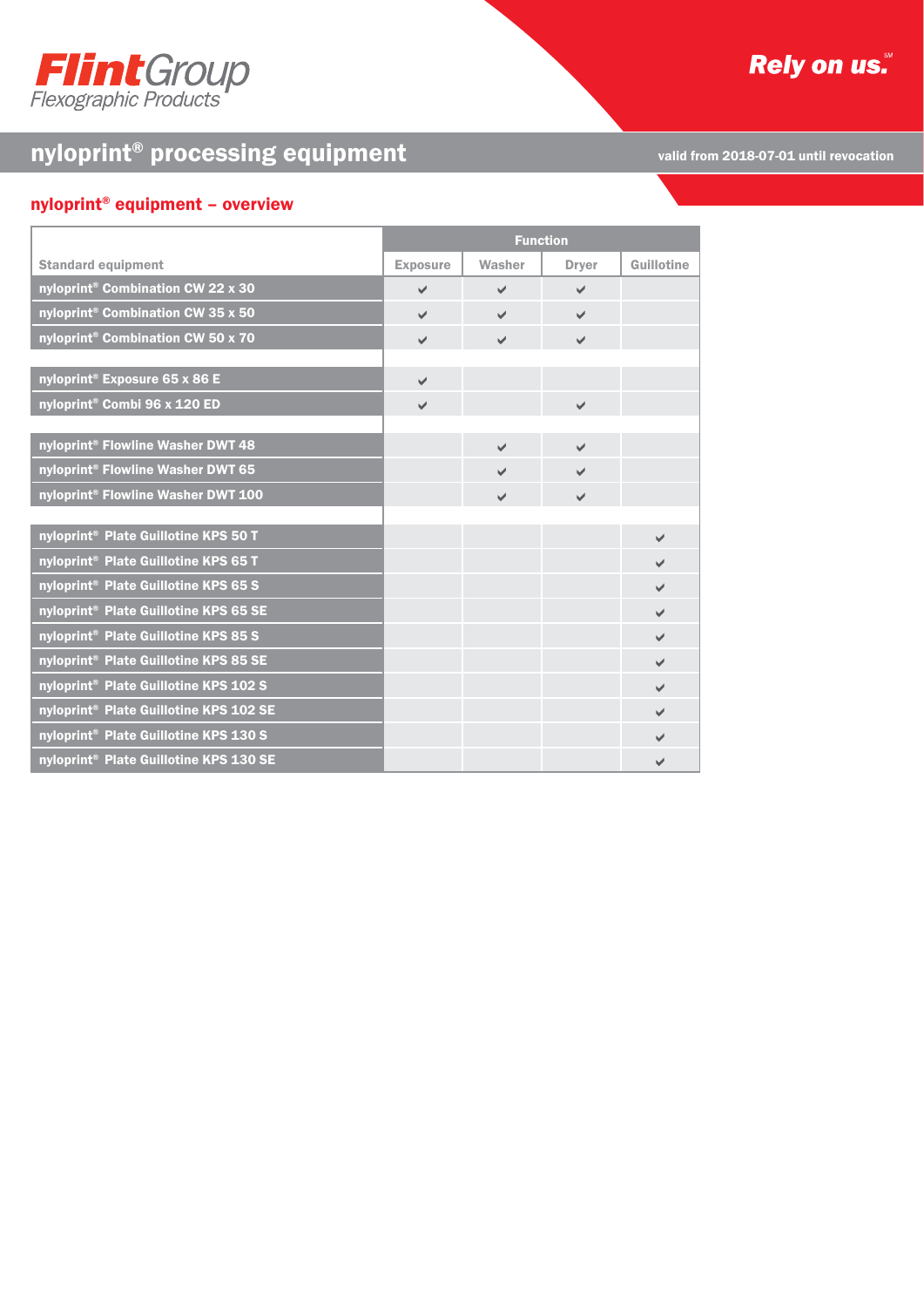## nyloprint® Combination CW 22 x 30  $A$ rt. XG10-0024-0113

XG10-0023-0116 XG10-0022-0114



The smallest of the equipment combinations is a space saving, 'all-in-one' plate making device. It is equipped with an oscillating, self-adjusting plush washout system, horizontal exposure and a drying drawer. Includes adhesive and magnetic carrier plate for use with foil and metal based plates and a digital display for easy use.

Max. plate size: 220 x 300 mm (8.7 x 11.8") Washout medium: Water Dimension (WxDxH):  $550 \times 658 \times 485$  mm (21.7 x 25.9 x 19.1") Hight with lid open: 953 mm (37.5") Electrical: 230 V, 50 Hz (1 Ph) or 230 V, 60 Hz (1 Ph/N/PE) Weight (approx. net): 68 kg (150 lbs) (approx. gross): 85 kg (187 lbs)

Crate dimensions (WxDxH): 800 x 620 x 675 mm (31.5 x 24.4 x 26.6")

# $n$ yloprint® Combination CW 35 x 50  $n$  XG10-0021-0114



The mid-size system is available as individual units or as a complete, space saving tower. Each unit is equipped with an individually programmable control system with digital display. The washout unit is supplied with a proven plush pad and a self adjusting, oscillating plate holder for gentle and even washout results. Includes adhesive and magnetic carrier plate for use with foil and metal based plates. A countdown facility as well as an easily accessible main switch and fuse element at the front of each unit add comfort to the combination.

| <b>Trolley</b>                        | XG10-0030-0112                           |
|---------------------------------------|------------------------------------------|
|                                       |                                          |
| Max. plate size:                      | 350 x 500 mm (13.8 x 19.7")              |
| Washout medium:                       | Water                                    |
|                                       | Dimension (WxDxH): 702 x 775 x 1075 mm   |
|                                       | $(27.6 \times 30.5 \times 42.3^{\circ})$ |
| Height with lid open: 1644 mm (67.7") |                                          |
| Exposure: 230 V, 50 Hz (1 Ph/N/PE) or |                                          |
|                                       | 230 V, 60 Hz (1 Ph/N/PE)                 |

Washer: 230 V, 50/60 Hz (1 Ph/N/PE) Dryer: 230 V, 50/60 Hz (1 Ph/N/PE) Trolley: 230 V (AC) Weight (approx. net/gross): Exposure: 53 kg (116 lbs) / 69 kg (152 lbs) Washer: 53 kg (116 lbs) / 69 kg (152 lbs) Dryer: 48 kg (106 lbs) / 64 kg (141 lbs) Trolley: 25 kg ( 55 lbs) / 30 kg ( 66 lbs)

### Crate dimensions (WxDxH):

Exposure Washer Dryer **Trolley** 

Exposure: 870 x 800 x 495 mm (34.3 x 31.5 x 19.5") Washer: 870 x 800 x 495 mm (34.3 x 31.5 x 19.5") Dryer: 870 x 800 x 495 mm (34.3 x 31.5 x 19.5") Trolley: 800 x 750 x 298 mm (31.5 x 29.5 x 11.7")

# nyloprint<sup>®</sup> Combination CW 50 x 70



The large format system is available as individual units or as a complete 'space saving' tower. Each unit is equipped with an individually programmable control system with digital display. The washout unit features a proven plush pad as well as an oscillating plate holder and includes an adhesive and magnetic carrier plate for use with foil and metal based plates. User-friendly details such as the countdown facilty, audio alarms notifying the user of the end of the process and an easily located main switch and fuse element complete the package.

| <b>Exposure</b> | XG10-0004-0114 |
|-----------------|----------------|
| Washer          | XG10-0006-0116 |
| <b>Dryer</b>    | XG10-0005-0114 |
| <b>Trolley</b>  | XG10-0029-0112 |

| Max. plate size:                     |  | 500 x 700 mm (19.7 x 27.6")              |  |
|--------------------------------------|--|------------------------------------------|--|
| Washout medium:                      |  | Water                                    |  |
|                                      |  | Dimension (WxDxH): 952 x 1021 x 1109 mm  |  |
|                                      |  | $(37.5 \times 40.2 \times 43.7^{\circ})$ |  |
| Hight with lid open: 1877 mm (73.9") |  |                                          |  |
|                                      |  |                                          |  |
|                                      |  | Exposure: 230 V, 50 Hz (1 Ph/N/PE) or    |  |
|                                      |  | 230 V, 60 Hz (1 Ph/N/PE)                 |  |
| Washer:                              |  | 230 V, 50/60 Hz (1 Ph/N/PE)              |  |
| Dryer:                               |  | 230 V, 50/60 Hz (1 Ph/N/PE)              |  |
| Trolley:                             |  | 230 V / 400 V (AC)                       |  |

Weight (approx. net / gross): Exposure: 90 kg (198 lbs) / 108 kg (238 lbs) Washer: 85 kg (187 lbs) / 103 kg (227 lbs) Dryer: 75 kg (165 lbs) / 93 kg (205 lbs) Trolley: 38 kg ( 84 lbs) / 56 kg (123 lbs)

### Crate dimensions (WxDxH):

Exposure: 1070 x 1050 x 495 mm (42.1 x 41.3 x 19.5") Washer: 1070x 1050x 495 mm (42.1x 41.3x 19.5") Dryer: 1070 x 1050 x 495 mm (42.1 x 41.3 x 19.5") Trolley: 982x 860x495 mm (38.7x33.9x19.5")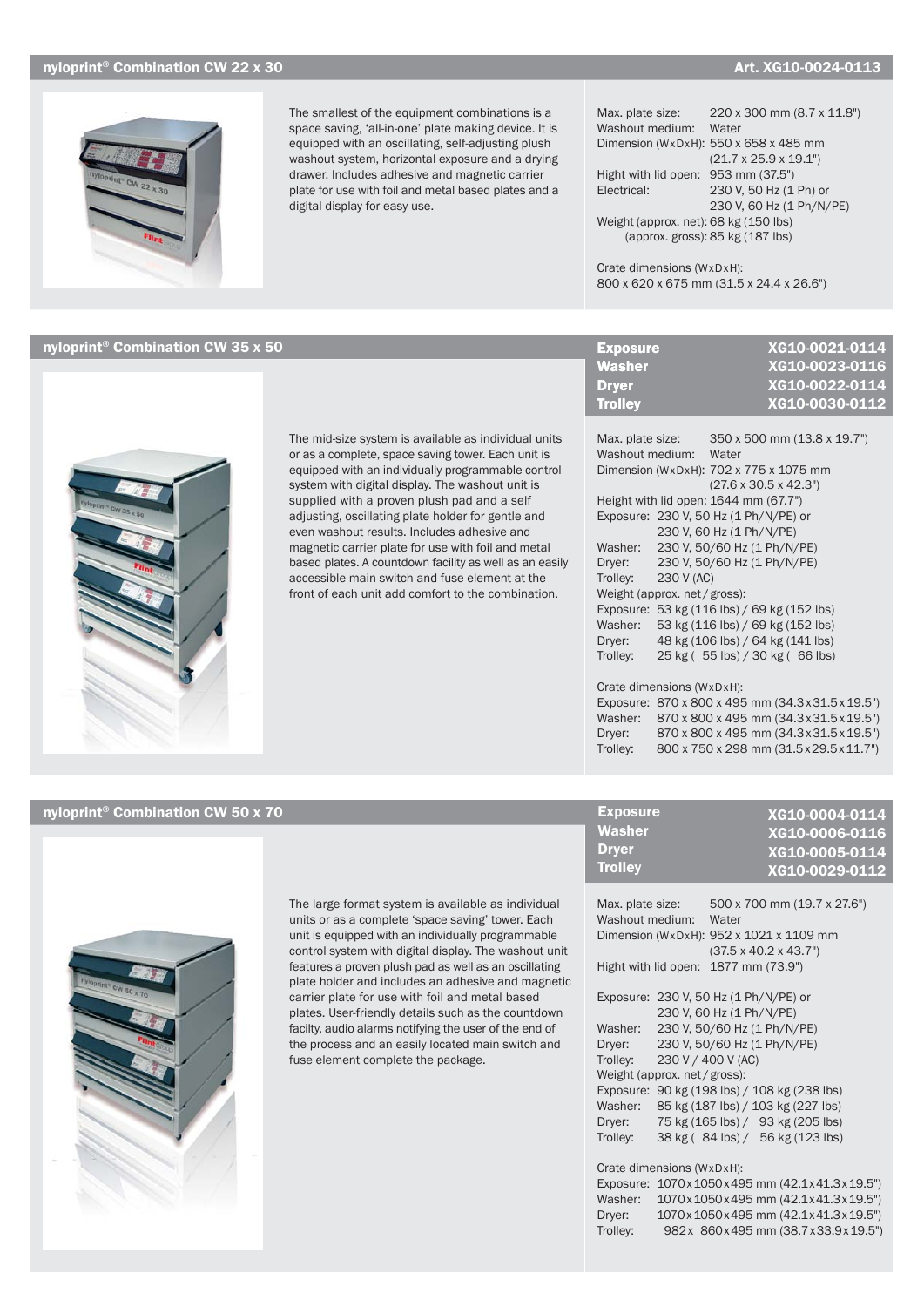## nyloprint® Exposure 65 x 86 E Art. XG10-0044-0300 Art. XG10-0044-0300



# nyloprint® Combi 96 x 120 ED Art. XG50-0076-0410

## nyloprint® Flowline Washer DWT 48 Art. XG10-0050-0101

The compact, tankless flowline system provides water washout, drying and post exposure all in-line. The proven and easily adjustable plush system provides optimum washout results while the touchscreen offers easy operation, including control of the water temperature and flow speed control. Includes adhesive carrier plate for foil based plates and magnetic carrier plate for metal based plates.

Optional components available on request: Brushes (Art. XG10-0058-0101) Soft squeegee roller (Art. XG10-0059-0101)

# nyloprint® Flowline Washer DWT 65 Art. XG10-0043-0101 Art. XG10-0043-0101



Mid-size flowline combination, offering water washout, drying and post exposure all in-line. A touch screen display offers easy operation, including control of the water temperature and flow speed. The proven, plush' system that is easily adjustable, provides optimum washout results. Includes automatically lowering squeegee roll, adhesive carrier plate for foil based plates and magnetic carrier plate for metal based plates.

Optional components available on request: Brushes (Art. XG10-0061-0101) Soft squeegee roller (Art. XG10-0062-0101) Max. plate size: 650 x 860 mm (25.6 x 33.9") Dimension (WxDxH): 1280 x 940 x 378/1240 mm (50.4 x 37.0 x 14.9/48.8") Electrical: 230 V, 60 Hz (3 Ph/PE) or 400 V, 50 Hz (3 Ph/N/PE) Weight (approx. net): 165 kg (364 lbs) (approx. gross): 320 kg (706 lbs)

Crate dimensions (WxDxH): 1690 x 1110 x 790 mm (77.2 x 43.7 x 31.1")

Max. plate size: 1200 x 960 mm (47.2 x 37.8") Dimension (WxDxH): 1820 x 1550 x 1070 mm (71.7 x 61.0 x 42.1") Height when lid open: 1930 mm (76.0") Electrical: 230 V, 50/60 Hz (3 Ph/PE) or 400 V, 50/60 Hz (3 Ph/N/PE) Weight (approx. net): 566 kg (1248 lbs) (approx. gross): 775 kg (1709 lbs)

Crate dimensions approx. (WxDxH): 1970 x 1710 x 1500 mm (77.5 x 67.3 x 59.1")

Max. plate width: 480 mm (18.9") Washout medium: Water Dimension (WxDxH): 1025 x 3450 x 1030 mm (40.4 x 135.8 x 40.6") Electrical: 400 V, 50/60 Hz (3 Ph/N/PE) Weight (approx. net): 480 kg (1058 lbs) (approx. gross): 860 kg (1895 lbs)

Crate dimensions (WxDxH): 3050 x 1550 x 1500 mm (120.1 x 61.0 x 59.1") Transformer for special voltage: 170 kg (375 lbs) 880 x 680 x 890 mm (34.7" x 26.8" x 35.0")

Max. plate width: 650 mm (25.6") Washout medium: Water Dimension (WxDxH): 1195 x 3600 x 1000 mm (47.1 x 141.7 x 39.4") Electrical: 400 V, 50/60 Hz (3 Ph/N/PE) Weight (approx. net): 560 kg (1235 lbs) (approx. gross): 980 kg (2161 lbs)

Crate dimensions (WxDxH): 3300 x 1750 x 1500 mm (129.9 x 68.9 x 59.1") Transformer for special voltage: 170 kg (375 lbs) 880 x 680 x 890 mm (34.7" x 26.8" x 35.0")

integrated chiller. It includes four drawers and 20 memory programs for main and post exposure. Operation of each tube is monitored and operating hours of tubes are recorded. Long lifetime of the lamps due to the use of

Premium quality system for main and post exposure as well as drying of nyloprint® printing plates with

Suitable for use with both letterpress and flexo plates. Simultaneous start-up of the tubes. Automatic vacuum. Programmable operating panel to set 10 different times for back and main exposure. Excellent quality offers long service life.

The use of the Cooling Unit KG 500 (Art. XG50- 0031-0123) is highly recommended to ensure consistent temperature of the vacuum plate.

Additional component:

electronic ballasts, all lamps start simultaneously, no exchange of starters.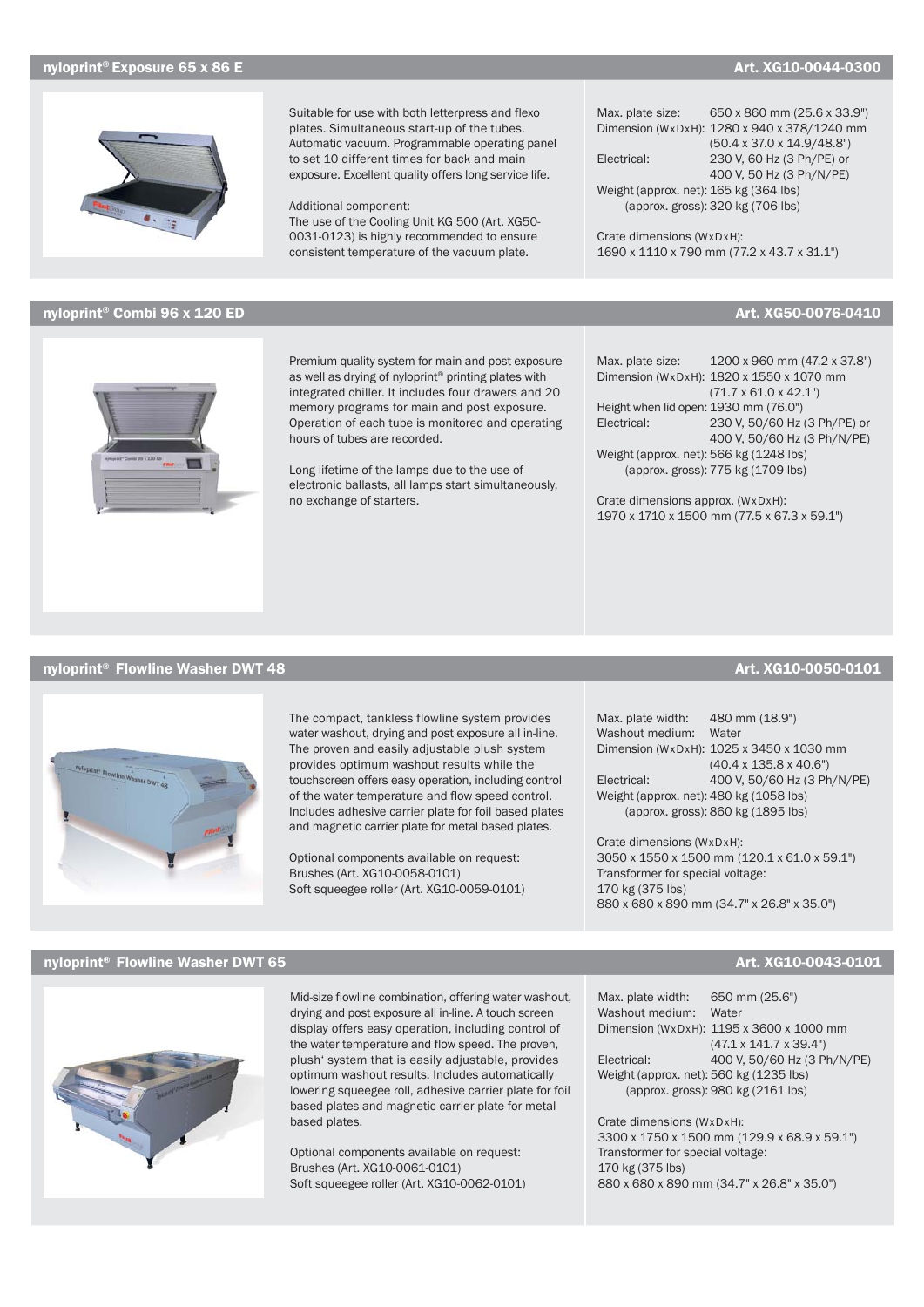### $\blacksquare$ nyloprint® Flowline Washer DWT 100  $\blacksquare$  Art. XG10-0067-0101



A tankless flowline system, offering water washout, drying and post exposure all in-line. A touch screen display offers easy operation, including control of the water temperature and flow speed. The proven , plush' system that is easily adjustable, provides optimum washout results. Includes automatically lowering squeegee roll, adhesive carrier plate for foil based plates and magnetic carrier plate for metal based plates.

Optional components available on request: Brushes (Art. XG10-0068-0101) Soft squeegee roller (Art. XG10-0069-0101) Max. plate width: 1000 mm (39.4") Washout medium: Water Dimension (WxDxH): 1545 x 3750 x 1030 mm (60.8 x 147.6 x 40.6") Electrical: 400 V, 50/60 Hz (3 Ph/N/PE) Weight (approx. net): 600 kg (1323 lbs) (approx. gross): 1000 kg (2205 lbs)

Crate dimensions (WxDxH): 3300 x 2100 x 1500 mm (129.9" x 72.8" x 59.1") Transformer for special voltage: 170 kg (375 lbs) 880 x 680 x 890 mm (34.7" x 26.8" x 35.0")

# nyloprint® Plate Guillotine KPS 50 T Art. XG10-0001-0101



Table top guillotine intended for use with both foil and metal based photopolymer printing plates. Designed for optimum burr free cutting.

Max. cutting width: 500 mm (19.7") Max. plate thickness: 0.5 mm (0.02") Max. carrier thickness: 0.3 mm (0.012") Dimension (WxDxH): 698 x 454 x 295 mm (27.5 x 17.9 x 11.6") Weight (approx. net): 62 kg (137 lbs) (approx. gross): 100 kg (220 lbs)

Crate dimensions (WxDxH): 1000 x 650 x 600 mm (39.4 x 25.6 x 23.6")

### nyloprint® Plate Guillotine KPS 65 T Art. XG10-0018-0101 Art. XG10-0018-0101



Table top guillotine intended for use with both foil and metal based photopolymer printing plates. Designed for optimum burr free cutting.

Max. cutting width: 650 mm (25.6") Max. plate thickness: 0.5 mm (0.02") Max. carrier thickness: 0.3 mm (0.012") Dimension (WxDxH): 848 x 454 x 295 mm (33.4 x 17.9 x 11.6") Weight (approx. net): 72 kg (159 lbs) (ca. brutto): 100 kg (220 lbs)

Crate dimensions (WxDxH): 1000 x 650 x 600 mm (39.4 x 25.6 x 23.6")

# nyloprint® Plate Guillotine KPS 65 S Art. XG10-0031-0101



Free-standing plate cutter for manual operation. The plate cutter includes a retainer and is intended for use with both foil and metal based photopolymer printing plates. Designed for optimum burr free cutting.

Also available in electrical design: nyloprint® Plate Guillotine KPS 65 SE Max. cutting width: 650 mm (25.6") Max. plate thickness: 4 mm (0.16") Max. carrier thickness: 0.3 mm (0.012") Dimension (WxDxH): 1065 x 960 x 980 mm (41.9 x 37.8 x 38.6") Weight (approx. net): 210 kg (462 lbs) (ca. brutto): 290 kg (639 lbs)

Crate dimensions (WxDxH): 1500 x 1400 x 1350 mm (59.1 x 55.1 x 53.2")